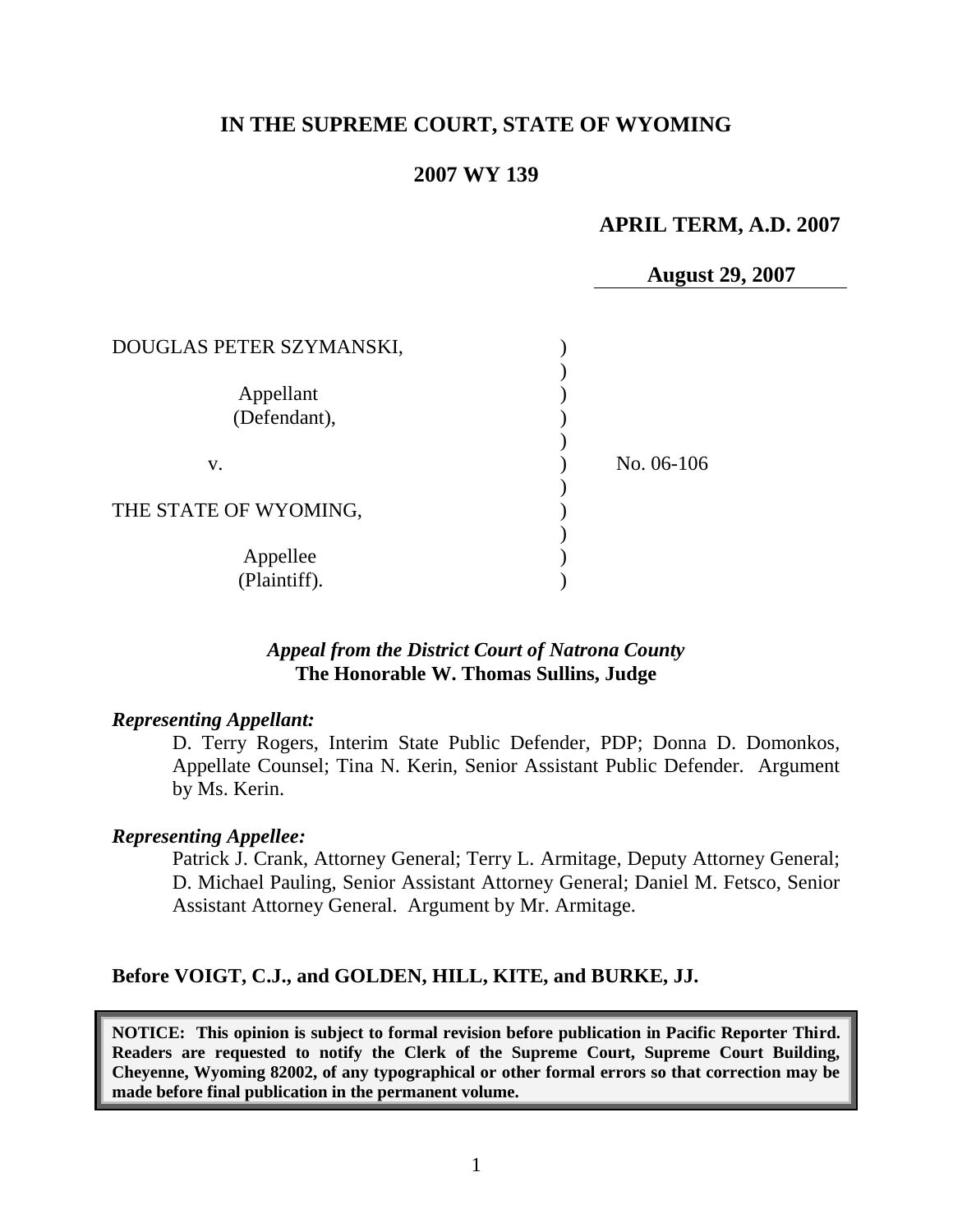#### **KITE, Justice.**

[¶1] A jury convicted Douglas Peter Szymanski of one count of first degree arson for intentionally setting fire to his neighbor's apartment. Mr. Szymanski appeals his conviction claiming the trial court erred in allowing the State's fire expert to testify concerning hearsay statements made to him by a deceased witness during his investigation of the fire's cause. He also claims the prosecutor committed misconduct during witness questioning and closing argument. We affirm.

#### **ISSUES**

[¶2] Mr. Szymanski presents the issues as follows:

I. Was hearsay testimony of a deceased witness improperly admitted, and then argued for the truth of the matter asserted?

II. Did prosecutorial misconduct occur in questioning of witnesses and in closing argument?

The State reframes the issues as:

I. Did the district court abuse its discretion when it admitted the pretrial statements of the victim?

II. Did the prosecution commit misconduct?

# **FACTS**

[¶3] At approximately 8:30 p.m. on April 1, 2005, Tammy Johnson, a tenant in an apartment complex owned by the Casper Housing Authority located at 243 East K Street in Casper, Wyoming, was returning home. As she approached her apartment, she noticed Mr. Szymanski, who also lived in the apartment complex and with whom she had an "on again-off again" relationship, coming toward her. He was acting strangely and was wearing the type of latex gloves worn by volunteer firefighters.

[¶4] As Mr. Szymanski approached Ms. Johnson, he said, "Guess what? Electricity is out. Ha ha ha." She asked what was going on and he did not respond. Ms. Johnson entered her apartment, walked toward the kitchen window and saw that the apartment next to hers, in which Sharon Jones lived, was on fire. Ms. Johnson attempted to call 911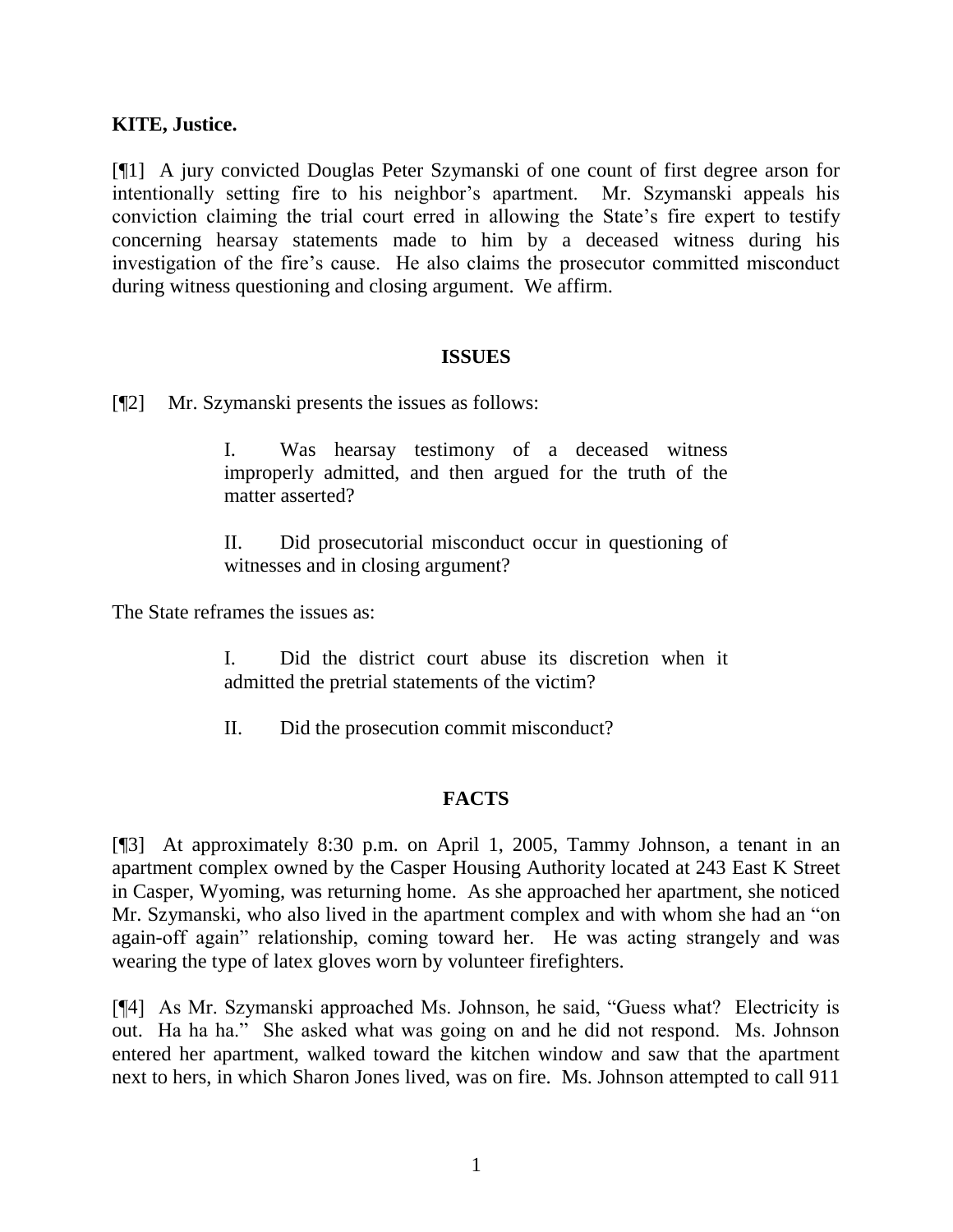but discovered her phone was not working. She ran to the apartment of another tenant who called 911.

[¶5] Worried about the fire reaching her own apartment, Ms. Johnson went back to try to retrieve some of her possessions. Mr. Szymanski followed her into her apartment. He told her she needed to get out and grabbed her arm. He became angry and hit her with the gloves he had been wearing. He said, "I'm just going to burn you. You're going to die, you f---ing, ----." He left and she heard a rapping noise on her bedroom window. She heard Mr. Szymanski outside the window saying, "Bitch, come on, bitch, you're going to die."

[¶6] At approximately 8:40 p.m., the Casper Public Safety Communications Center / 911 received the report of the fire. Police officers and firefighters responded. When they arrived at the scene, they determined that the fire was located in unit 241 of the apartment complex. They observed Mr. Szymanski outside the burning apartment. He appeared anxious to enter the apartment and had to be asked twice to move out of the way. One of the firefighters noticed Mr. Szymanski had a hammer sticking out of the back of his pants.

[¶7] As firefighters worked to extinguish the fire, Ms. Johnson reported Mr. Szymanski's behavior to police at the scene. When the police spoke with him, he appeared to be intoxicated. They asked him to return to his apartment and he refused, becoming increasingly belligerent and uncooperative. Consequently, police arrested him for public intoxication. A struggle ensued and the officers had to use physical force in order to handcuff him and get him into the patrol car.

[¶8] At the detention center, one of the officers removed a hammer from the back of Mr. Szymanski's pants and a jar of onion powder from the front of his pants. Mr. Szymanski had soot marks on his face and his clothes smelled of smoke. Small shards of glass were found on the hammer and Mr. Szymanski's clothes and shoes.

[¶9] Fire Inspector Mike Magee and Police Detective Brian Street were called to investigate the cause and origin of the fire. They found a disposable lighter in the parking lot of the apartment complex next to Mr. Szymanski's car which Ms. Johnson identified as one she had seen him use to light his cigarettes. They also found a steak knife inside the doorjamb of the burned apartment which witnesses identified as identical to knives found in Mr. Szymanski's apartment. They concluded someone had broken the electrical meter outside the apartment, forcibly entered and ransacked Ms. Jones' apartment, leaving piles of clothing, bags, spice containers, food boxes and other combustible items strewn about on the floor and breaking several windows and a bathroom mirror, and then intentionally set fire to the piles of debris dumped in the kitchen.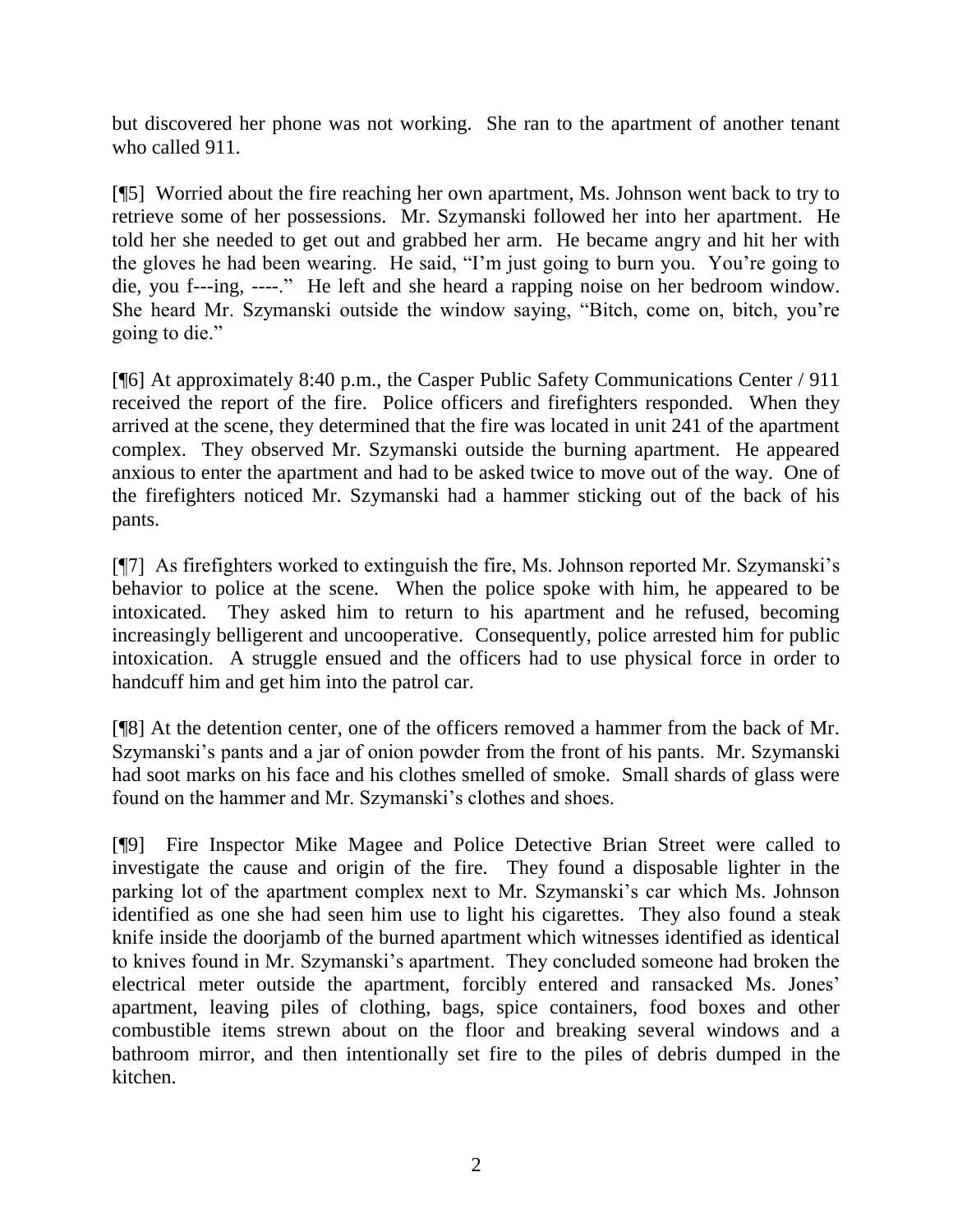[¶10] Mr. Szymanski was charged with first degree arson in violation of Wyo. Stat. Ann. § 6-3-101(a) and (b) (LexisNexis 2007). After a six day trial, the jury found him guilty. The district court sentenced him to 16 to 20 years in the Wyoming State Penitentiary.

### **DISCUSSION**

### *1. Hearsay Testimony of Deceased Witness*

[¶11] Prior to trial, Ms. Jones, the tenant of the apartment in which the fire was set, died of causes unrelated to the fire. During trial, the prosecution sought to present testimony from Inspector Magee concerning his interview of Ms. Jones on the night of the fire. The purpose of the interview was to determine the condition of her apartment prior to the fire. Ms. Jones' statements were important to the investigation because of the unusual amount of combustible material found piled on the floor throughout her apartment. During the interview, Ms. Jones told Inspector Magee that her apartment was clean and orderly and locked and secure when she left it before the fire. She also told him the bathroom mirror "should not have been broken."

[¶12] Defense counsel objected to the testimony on the grounds that it constituted hearsay and violated Mr. Szymanski's constitutional right to confront the witness against him, Ms. Jones. The district court allowed the testimony, concluding it fell within an exception to the hearsay rule, was not testimonial and did not violate the confrontation clause. After the State presented the disputed testimony, defense counsel requested and the district court gave an instruction telling the jury the testimony was not admitted for the truth of the matters asserted (i.e. to prove Ms. Jones' apartment was clean when she left it) but only for the purpose of showing what Inspector Magee did in the course of investigating the fire.

[¶13] Mr. Szymanski claims the trial court erred in allowing Inspector Magee to testify concerning Ms. Jones' statements because admission of the testimony violated his right to confront the witnesses against him guaranteed by the Sixth Amendment. Mr. Szymanski relies primarily on *Crawford v. Washington*, 541 U.S. 36, 124 S.Ct. 1354, 158 L. Ed. 2d 177 (2004) to support his claim.

[¶14] The State responds that the trial court did not abuse its discretion by allowing the testimony. It argues the trial court correctly distinguished the statements at issue here from those in *Crawford*, which involved statements of the defendant's wife implicating him in the charged offense. The State further asserts, even if the trial court incorrectly admitted the statements, the error was harmless because Ms. Jones did not identify Mr. Szymanski as the arsonist.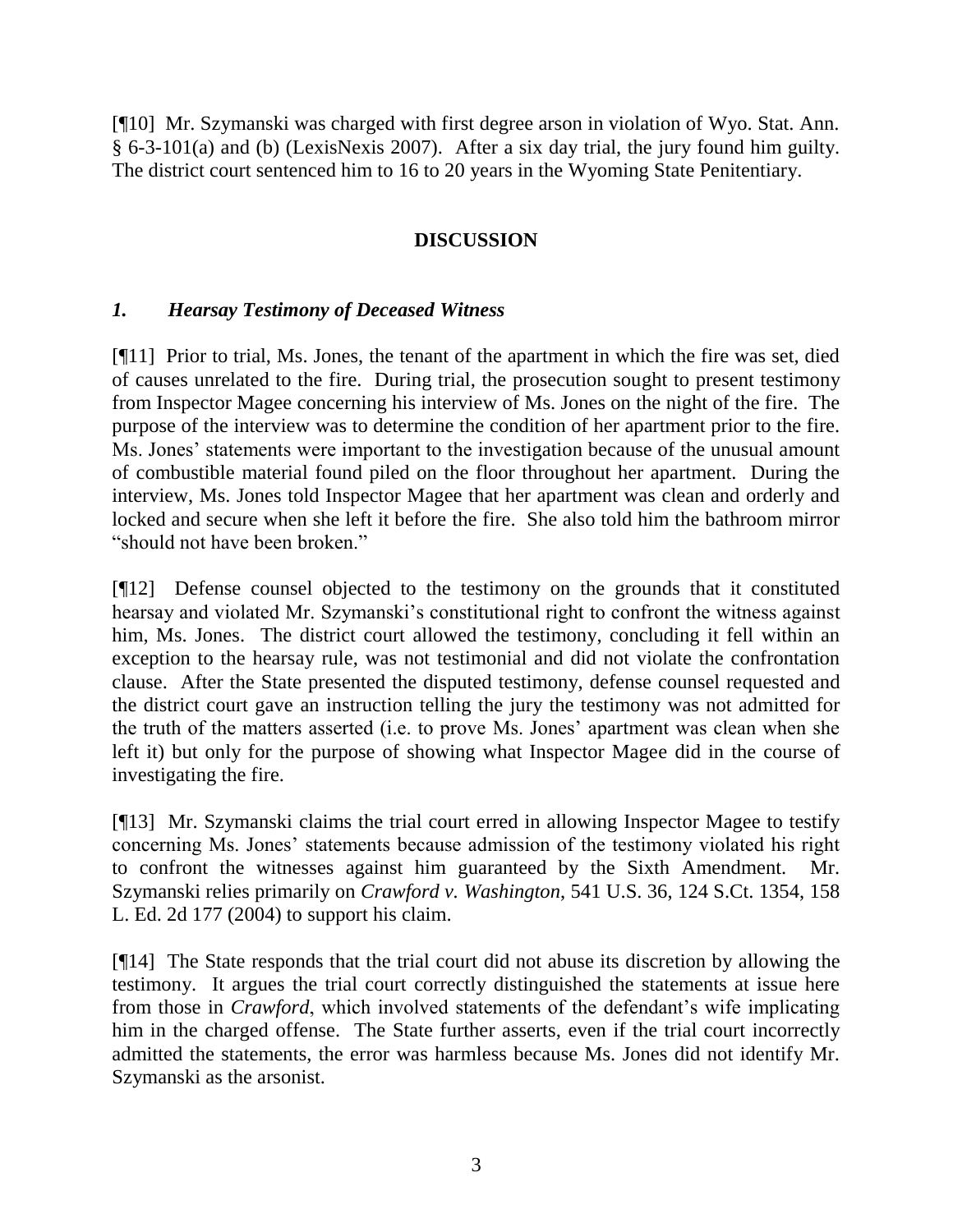[¶15] We review claimed error concerning the improper admission of evidence for abuse of discretion and will not reverse the trial court's decision absent a clear abuse. *Bromley v. State*, 2007 WY 20, ¶ 8, 150 P.3d 1202, 1206-07 (Wyo. 2007). A trial court abuses its discretion when it could not have reasonably concluded as it did. *Id.* In this context, "reasonably" means sound judgment exercised with regard to what is right under the circumstances and without being arbitrary or capricious. *Id*. Because the claimed error involves a mixed question of fact and constitutional law, we independently review the record. *Vigil v. State*, 2004 WY 110, ¶ 17, 98 P.3d 172, 177 (Wyo. 2004).

[¶16] The Sixth Amendment protects the right of the accused to confront the witnesses against him. In *Crawford*, the United States Supreme Court held that this provision bars the admission of testimonial statements made by a witness who does not appear at trial unless he or she is unavailable to testify and the defendant had a prior opportunity to cross-examine the witness. The Court identified various types of statements qualifying as ―testimonial,‖ including affidavits, custodial examinations, prior testimony that the defendant was unable to cross-examine or similar pretrial statements that a witness would reasonably expect to be used at a later trial. *Crawford*, 541 U.S. at 51-52. The Court specifically mentioned police interrogations, using the term in its colloquial rather than technical sense, and said such interrogations are testimonial even under a narrow standard. The Court concluded the statements at issue in *Crawford*, i.e. tape-recorded statements of the defendant's wife made by police during an interrogation on the night of the offense, qualified as testimonial "under any conceivable definition" because they were "knowingly given in response to structured police questioning." *Id.* at 53. The court held that admission of the statements, when the wife was not available to testify at trial and the defense had no prior opportunity to cross-examine her, violated the defendant's confrontation rights.

[¶17] Following *Crawford*, this Court held in *Vigil*, ¶ 16, 98 P.3d at 177, that a police officer's testimony concerning statements made to him by a witness who was unavailable to testify at trial and whom the defense had not had an opportunity to cross-examine violated the Confrontation Clause. In *Vigil*, two men, Mr. Vigil and Mr. Newton, were involved in an assault that led to the filing of charges against each of them. As part of a plea agreement, Mr. Newton pled guilty and was sentenced. *Id*., ¶ 9, 98 P.3d at 176. Subsequently, he was called to testify in Mr. Vigil's trial and, after answering a few preliminary questions, invoked his Fifth Amendment right against self-incrimination. *Id*. As a consequence, the trial court declared Mr. Newton unavailable as a witness. The State then called the officer who interviewed Mr. Newton after his arrest to testify concerning statements Mr. Newton made about Mr. Vigil's involvement in the crime. Concluding the statements were testimonial, we held that their admission violated Mr. Vigil's Sixth Amendment right to confront the witnesses against him. *Id*., ¶ 19, 98 P.3d at 179. We further held the admission was not harmless because we could not say beyond a reasonable doubt that the testimony did not contribute to the jury's verdict. *Id*., ¶ 21, 98 P.3d at 180.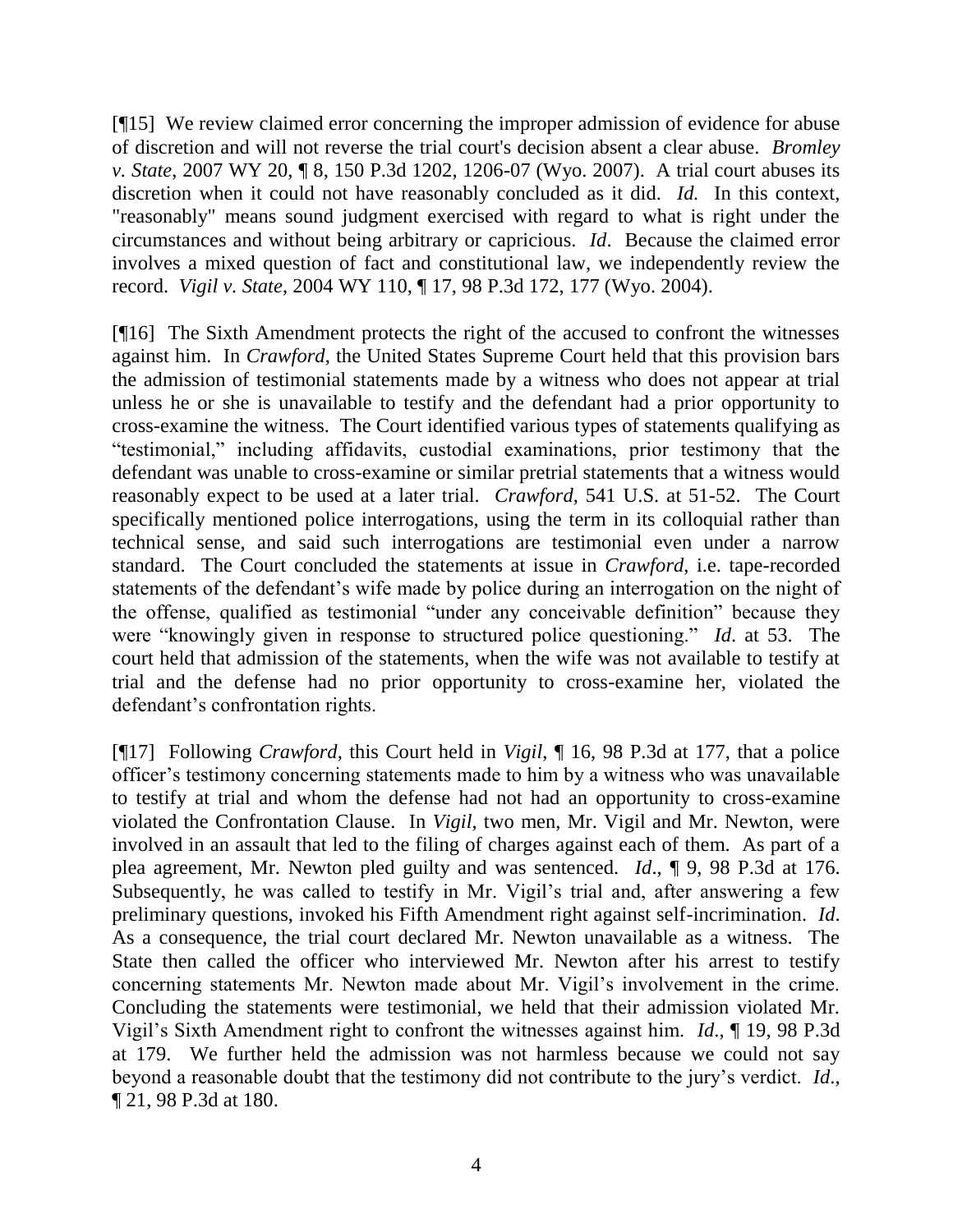[¶18] Subsequently, in *[Davis v. Washington,](http://www.lexis.com/research/buttonTFLink?_m=07e747cab5e8949b8d734029ed1567f5&_xfercite=%3ccite%20cc%3d%22USA%22%3e%3c%21%5bCDATA%5b126%20S.%20Ct.%202266%5d%5d%3e%3c%2fcite%3e&_lexsee=SHMID&_butType=3&_butStat=254&_butNum=90&_butInline=1&_butinfo=%3ccite%20cc%3d%22USA%22%3e%3c%21%5bCDATA%5b2006%20U.S.%20LEXIS%204886%5d%5d%3e%3c%2fcite%3e&_fmtstr=FULL&docnum=1&_startdoc=1&wchp=dGLzVlz-zSkAV&_md5=199afa295e6137788dca09ec84b42a37)* 126 S.Ct. 2266, 165 L. Ed. 2d. 224 (2006), the United States Supreme Court revisited *Crawford* and the Sixth Amendment right of confrontation in the context of two cases, *Davis* and *Hammon*. For purposes of deciding those cases, the Court went beyond what it said in *Crawford* and further defined the term "testimonial statements" as follows:

> [S]tatements are nontestimonial when made in the course of police interrogation under circumstances objectively indicating that the primary purpose of the interrogation is to enable police assistance to meet an ongoing emergency. They are testimonial when the circumstances objectively indicate that there is no such ongoing emergency, and that the primary purpose of the interrogation is to establish or prove past events potentially relevant to later criminal prosecution.

*Id*. at 2273-74. Applying this definition, the Court held in *Davis* that the admission of a domestic disturbance victim's recorded statements during her call to a 911 emergency operator did not violate the confrontation clause. The Court said:

> [the victim] was speaking about events as they were actually happening, rather than describing past events.  $* * *$  [She] was facing an ongoing emergency. \* \* \* [Her] call was plainly a call for help against a bona fide physical threat. \* \* \* [Her] frantic answers were provided over the phone, in an environment that was not tranquil, or even \* \* \* safe.

> We conclude from all this that the circumstances of [the victim's] interrogation objectively indicate its primary purpose was to enable police assistance to meet an ongoing emergency.

*Id*. at 2276-77.

[¶19] In contrast, the Court held that the admission in *Hammon* of a victim's statements to police officers who responded to a domestic disturbance call did violate the confrontation clause where:

> [T]he interrogation was part of an investigation into possibly criminal past conduct . . . . There was no emergency in progress; the interrogating officer testified that he had heard no arguments or crashing and saw no one throw or break anything. When the officers first arrived, [the victim] told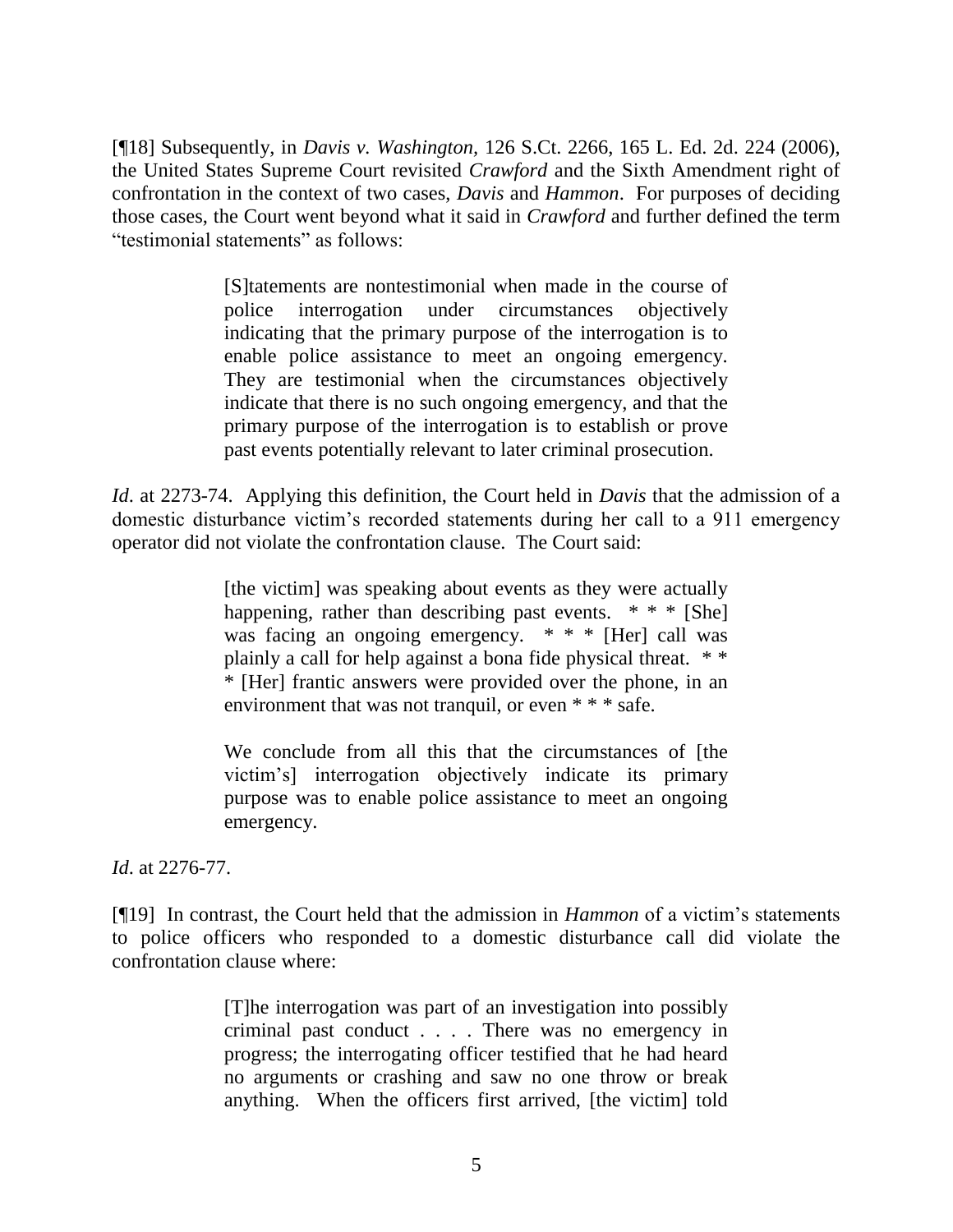them that things were fine and there was no immediate threat to her person. When the officer questioned [the victim] for the second time, and elicited the challenged statements, he was not seeking to determine (as in *Davis*) "what is happening," but rather "what happened." Objectively viewed, the primary, if not the sole, purpose of the interrogation was to investigate a possible crime . . . .

*Davis,* 126 S.Ct. at 2278.

[¶20] Applying these standards would seem to compel the conclusion that the statements Mr. Szymanski challenges were testimonial and violated his right to confrontation because Ms. Jones was unavailable at trial and he did not have a prior opportunity to cross-examine her. Unlike the statements in *Davis*, Ms. Jones was not speaking about events as they were actually happening, but was describing past events. She was not facing an emergency and had not called for help. The interview was part of Inspector Magee's investigation into the cause of the fire that had already been extinguished by firefighters. He was not seeking to determine what was happening but rather what had happened. From all of the circumstances, it is clear the primary purpose of the interview was not to enable police assistance to meet an ongoing emergency. Rather, the purpose was to investigate a possible crime.

[¶21] Despite the result *Crawford* and *Davis* seem to dictate, the district court admitted the statements. It did so based upon *Allen v. State*, 2002 WY 48, 43 P.3d 551 (Wyo. 2002), an aggravated vehicular homicide case in which the Court upheld the admission of a police officer's expert opinion testimony, including his testimony concerning eyewitness statements he reviewed in the course of investigating the accident. In finding the testimony admissible, the *Allen* Court relied on W.R.E. 703, which provides:

> The facts or data in the particular case upon which an expert bases an opinion or inference may be those perceived by or made know to him at or before the hearing. If of a type reasonably relied upon by experts in the particular field in forming opinions or inferences upon the subject, the facts or data need not be admissible in evidence.

Citing the rule, the Court concluded in *Allen* that the district court did not abuse its discretion in allowing the police officer to testify concerning the eyewitness statements. The Court said: "The statements clearly formed the basis for, and were relevant to, [the officer's] opinion \* \* \* regarding the complete picture or precisely how the collision occurred.‖ *Allen*, ¶ 71, 43 P.3d at 574-75.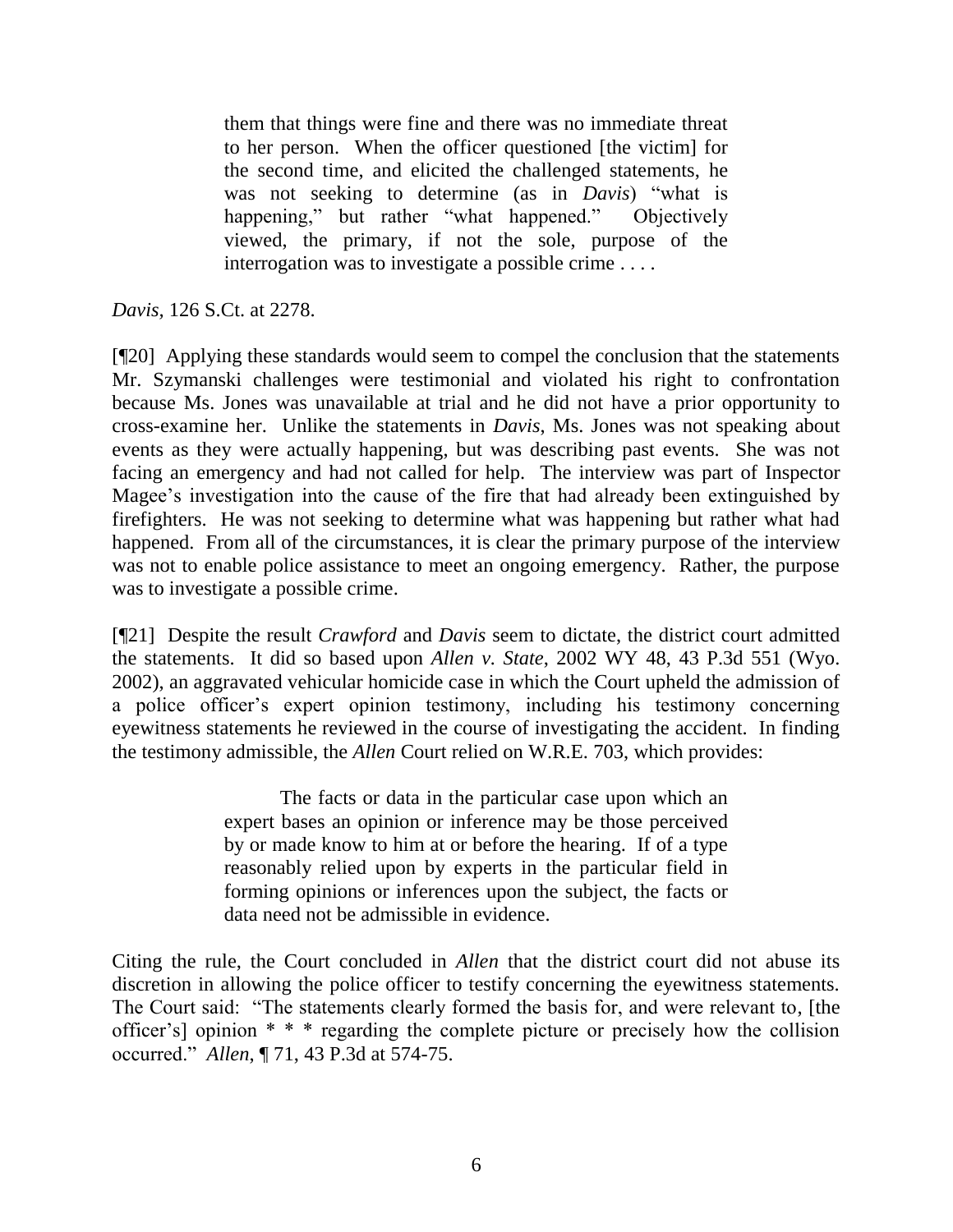[¶22] In this case, the district court relied on *Allen* in ruling that Inspector Magee's testimony concerning the statements Ms. Jones made to him during his investigation would be admitted to show the basis for his opinion under W.R.E. 703. To ensure the non-hearsay purpose<sup>1</sup> for which it admitted the testimony, the district court instructed the jury immediately after Inspector Magee testified about Ms. Jones' statements that the testimony was not being allowed for the truth of the matter asserted but only to show what the inspector did and what information he relied upon in forming the opinion that the fire was intentionally set by human hand.

[¶23] Christopher B. Mueller & Laird C. Kirkpatrick, *Federal Evidence* § 8.27, 212-13 (3d ed. 2007) contains a helpful discussion of the interplay between the confrontation clause and F.R.E. 703. Among the categories of statements the authors list as admissible under *Crawford* are those having non-hearsay uses. *Id*.

> *Crawford* does not block the nonhearsay use of statements offered against the accused \* \* \* \* Thus, statements may be admitted to provide context for other statements without offending the *Crawford* doctrine. The same applies to statements offered as background to explain the acts of law enforcement officers during investigations, which are often admitted as nonhearsay – analytically, as showing what information the officers had. These, too, do not violate *Crawford*.

*Id*.

[¶24] *Edwards v. State*, 200 S.W.3d 500 (Mo. banc 2006) illustrates this point. Mr. Edwards was charged with first degree murder in the shooting death of his former wife. The evidence presented at trial showed that he agreed to pay another man, Mr. Wilson, to kill her. Mr. Wilson was also charged with and convicted of first degree murder for her death and was not available at trial. The trial court allowed police officers to testify concerning their investigation, including an interview of Mr. Wilson in which he told them where he hid the murder weapon.

[¶25] On direct appeal before *Crawford* and *Davis* were decided, the Missouri Supreme Court held the trial court correctly ruled that testimony about Mr. Wilson's statements to the police could not be admitted for its truth, but was admissible for the limited purpose of explaining the officers' subsequent investigation. *State v. Edwards*, 116 S.W.3d 511, 532-22 (Mo. 2003). The Court noted that the trial court had carefully restricted testimony concerning Mr. Wilson's statements so that the jury did not hear improper statements

  $1$  The district court characterized the testimony as falling within an exception to the hearsay rule. More accurately, the testimony was non-hearsay because it was not offered for the truth of the matter asserted.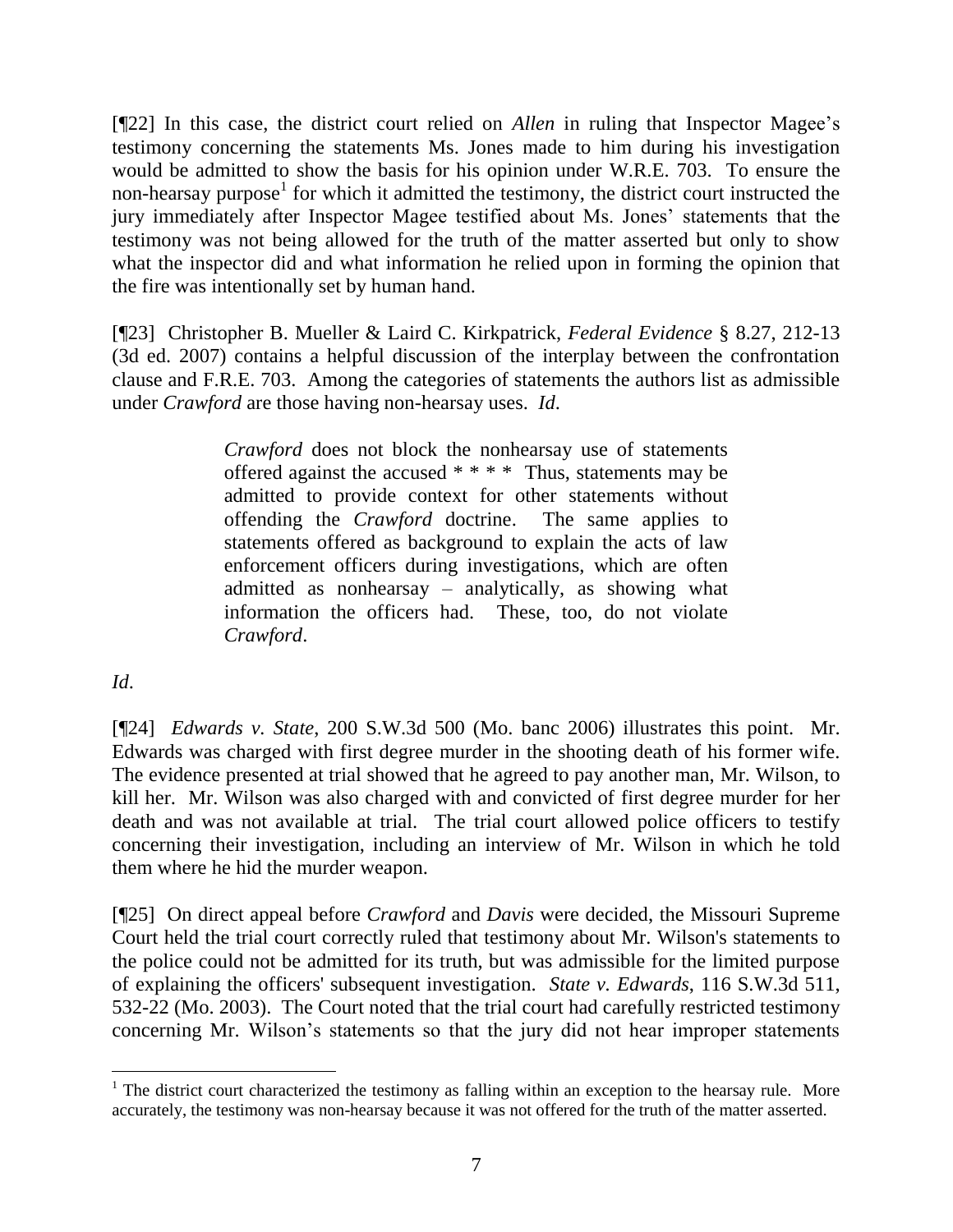implicating Mr. Edwards. *Id.* at 533. In his post-conviction appeal, decided after *Crawford* and *Davis*, the Court affirmed its prior ruling, stating:

> The record shows, as this Court concluded on direct appeal, that all of the evidence was admitted for the limited - and proper - purpose of explaining subsequent police actions. The judge carefully controlled the evidence so that no witnesses were allowed to testify improperly about what Wilson had told them. Because none of Wilson's statements implicating Edwards was admitted for its truth, there was no testimonial evidence involved, and the [Confrontation Clause](http://www.lexis.com/research/buttonTFLink?_m=8e5f85a26164a472013bddb299cdd018&_xfercite=%3ccite%20cc%3d%22USA%22%3e%3c%21%5bCDATA%5b200%20S.W.3d%20500%5d%5d%3e%3c%2fcite%3e&_butType=4&_butStat=0&_butNum=92&_butInline=1&_butinfo=U.S.%20CONST.%20AMEND.%206&_fmtstr=FULL&docnum=1&_startdoc=1&wchp=dGLzVzz-zSkAB&_md5=8c280e6c7ff1c8ed92cd101fa7ed78ee) was not implicated. Because the [Confrontation Clause](http://www.lexis.com/research/buttonTFLink?_m=8e5f85a26164a472013bddb299cdd018&_xfercite=%3ccite%20cc%3d%22USA%22%3e%3c%21%5bCDATA%5b200%20S.W.3d%20500%5d%5d%3e%3c%2fcite%3e&_butType=4&_butStat=0&_butNum=93&_butInline=1&_butinfo=U.S.%20CONST.%20AMEND.%206&_fmtstr=FULL&docnum=1&_startdoc=1&wchp=dGLzVzz-zSkAB&_md5=8eac718335aae3220610f97e35fba53f) was not implicated, the subsequent decisions of *[Crawford](http://www.lexis.com/research/buttonTFLink?_m=8e5f85a26164a472013bddb299cdd018&_xfercite=%3ccite%20cc%3d%22USA%22%3e%3c%21%5bCDATA%5b200%20S.W.3d%20500%5d%5d%3e%3c%2fcite%3e&_butType=3&_butStat=2&_butNum=94&_butInline=1&_butinfo=%3ccite%20cc%3d%22USA%22%3e%3c%21%5bCDATA%5b541%20U.S.%2036%5d%5d%3e%3c%2fcite%3e&_fmtstr=FULL&docnum=1&_startdoc=1&wchp=dGLzVzz-zSkAB&_md5=e193d886d2647e0a10b9e651957d9843)* and *[Davis](http://www.lexis.com/research/buttonTFLink?_m=8e5f85a26164a472013bddb299cdd018&_xfercite=%3ccite%20cc%3d%22USA%22%3e%3c%21%5bCDATA%5b200%20S.W.3d%20500%5d%5d%3e%3c%2fcite%3e&_butType=3&_butStat=2&_butNum=95&_butInline=1&_butinfo=%3ccite%20cc%3d%22USA%22%3e%3c%21%5bCDATA%5b126%20S.%20Ct.%202266%5d%5d%3e%3c%2fcite%3e&_fmtstr=FULL&docnum=1&_startdoc=1&wchp=dGLzVzz-zSkAB&_md5=09a9af0725ea0ade7e8fae9dac092390)* do not change the conclusion of this Court on direct appeal that no improper hearsay was admitted.

*Edwards,* 200 S.W.3d at 512.

[¶26] We find the court's reasoning in *Edwards* persuasive. As in that case, Inspector Magee's testimony concerning Ms. Jones' statements was admitted not to establish the truth of the statements but for the limited purpose of describing his investigation. The statements did not identify or even implicate Mr. Szymanski as the arsonist. Because the statements were not admitted for their truth, and did not implicate Mr. Szymanski, their admission did not violate the confrontation clause. We hold the district court did not abuse its discretion in admitting the testimony. $^{2}$ 

### *2. Prosecutorial Misconduct*

 $\overline{a}$ 

[¶27] Mr. Szymanski claims the prosecutor committed misconduct in several instances during witness questioning and closing argument. The State responds that no prosecutorial misconduct occurred. We review allegations of prosecutorial misconduct by reference to the entire record to determine whether a defendant's case has been so prejudiced as to deny him a fair trial. *Talley v. State*, 2007 WY 37, ¶ 9, 153 P.3d 256, 260 (Wyo. 2007). The propriety of any comment made during closing argument is measured in the context of the entire argument. *Id*. Reversal is not warranted unless a reasonable probability exists that absent the error the appellant may have enjoyed a more favorable verdict. *Id*.

<sup>&</sup>lt;sup>2</sup> In reaching this result, we are cognizant of the concern that "overuse and misuse of source material  $\dots$ [by expert witnesses] raises confrontation concerns, and both the expert testimony provisions and the confrontation clause reinforce the message that experts are not to be used as conduits in criminal cases for out-of-court statements that incriminate defendants." Mueller & Kirkpatrick, *supra*, at 215. However, it is central to our holding in this case that the out-of-court statement did not incriminate Mr. Szymanski.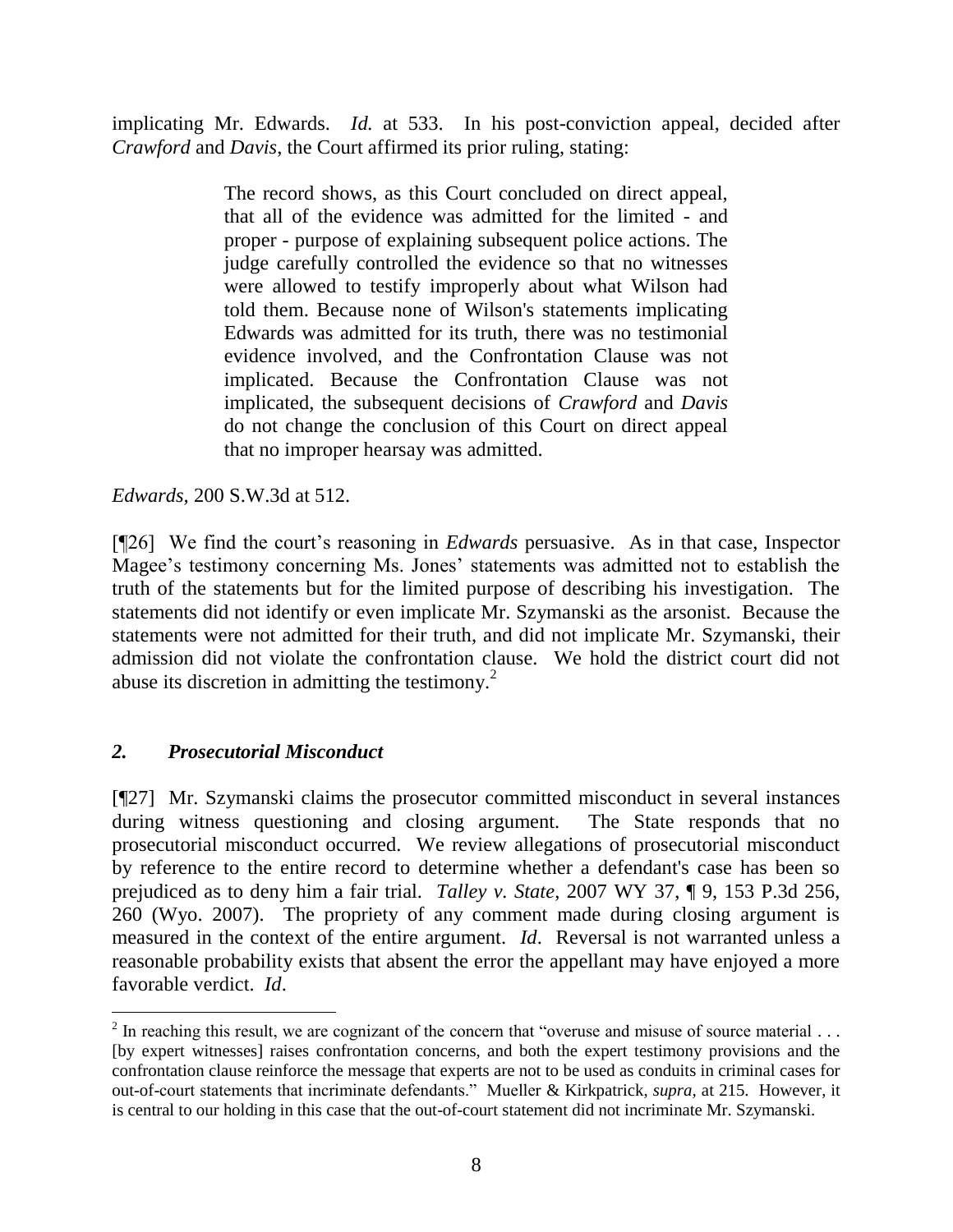[¶28] Mr. Szymanski has the burden of demonstrating plain error because defense counsel did not object at trial to either the prosecutor's questioning or to the closing argument. Plain error exists when: 1) the record is clear about the incident alleged as error; 2) there was a transgression of a clear and unequivocal rule of law; and 3) the party claiming the error was denied a substantial right which materially prejudiced him. *Id*. Mr. Szymanski claims prosecutorial misconduct occurred in five instances, which we address individually.

### *a. Improper Comment on Witness Credibility*

[¶29] Mr. Szymanski's first claim of prosecutorial misconduct arises from the prosecutor's questioning of Inspector Magee on re-direct examination concerning an interview of Mr. Szymanski which defense counsel asked about during crossexamination. In response to the prosecutor's questions, Inspector Magee testified that he did not find Mr. Szymanski's statements during the interview to be sufficiently reliable to include them in his conclusions. Mr. Szymanski claims this testimony and the prosecutor's use of it during closing argument amounted to prosecutorial misconduct because they constituted improper comments on his credibility.

[¶30] The credibility of witnesses and the guilt of the accused are questions for the jury to resolve. *Sanchez v. State*, 2006 WY 116, ¶ 47, 142 P.3d 1134, 1146 (Wyo. 2006). No witness should be permitted to testify that another witness is or is not telling the truth. *Id*. However, testimony that assists the jury in understanding some aspect of the testimony of another witness that does not comment directly on that witness' credibility or veracity, does not invade the role of the jury. *Id*., ¶ 48, 142 P.3d at 1146. Although such testimony may have the collateral or incidental effect of supporting or undermining a witness' credibility, it is not a direct comment on his credibility or veracity and cannot be said to constitute error. *Id*.

[¶31] Moreover, when the defendant initiates a line of questioning, the prosecutor is entitled to follow up with further questioning as long as such questioning is not excessive. *Cazier v. State*, 2006 WY 153, ¶ 21, 148 P.3d 23, 34 (Wyo. 2006). Defense counsel cross-examined Inspector Magee in relevant part as follows:

- Q. Investigator Magee, you would agree with me that the final opinion that a fire investigator reaches in a case is only as good or accurate as the quality and completeness of the data that he considers in formulating his opinion, would you agree with that?
- A. Not all the data needs to be collected to formulate an opinion.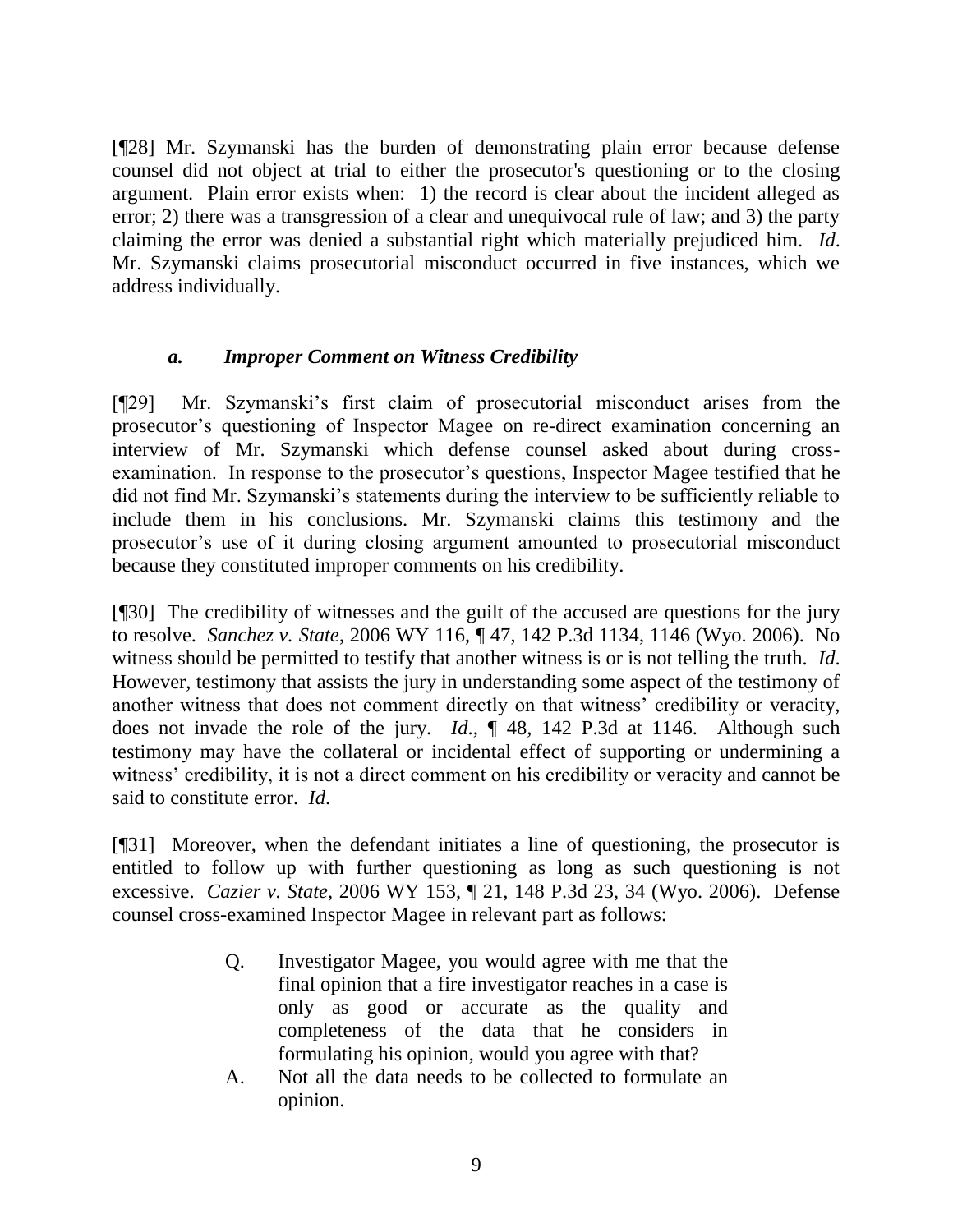- Q. I understand that. But if you don't  $-$  if you have incomplete data, it's less likely that you'll have an accurate conclusion; is that right?
- A. There's a possibility of that.
- Q. And, in fact, the more incomplete your data is, the more likelihood there is that your conclusion might not be accurate?
- A. That is a possibility. \* \* \*
- Q. You would agree with me that witness interviews are an important way for a fire investigator to collect information about the cause and origin of a fire?
- A. Collectively, it's very important, yes.
- Q. And you rely upon and consider all of the data that you collect through witness interviews?
- A. Yes, sir.
- Q. In this case, you took [part] in an interview of Mr. Szymanski, didn't you?
- A. I took part in it, yes.

[¶32] The State objected to further questioning about the interview as going beyond the scope of direct examination and calling for inadmissible hearsay. The district court allowed defense counsel to inquire about the interview to the extent that it related to information Inspector Magee collected in investigating the fire's cause and Mr. Szymanski's comments about who might have started it. Thereafter, defense counsel elicited testimony from Inspector Magee to the effect that Mr. Szymanski said during the interview that he thought maybe a man who came to the apartment looking for Ms. Jones a day or two before started the fire. Inspector Magee testified that Mr. Szymanski also said that the man told him to tell Ms. Jones that "I want my money."

[¶33] On re-direct, the prosecutor proceeded as follows:

- Q. Now, you were asked about an interview where you were present with Mr. Szymanski and you were also asked about motives, is that correct, by [defense counsel]?
- A. Yes.
- Q. And you stated earlier that some interviews you consider sufficiently reliable to include in your process; is that true?
- A. That's true.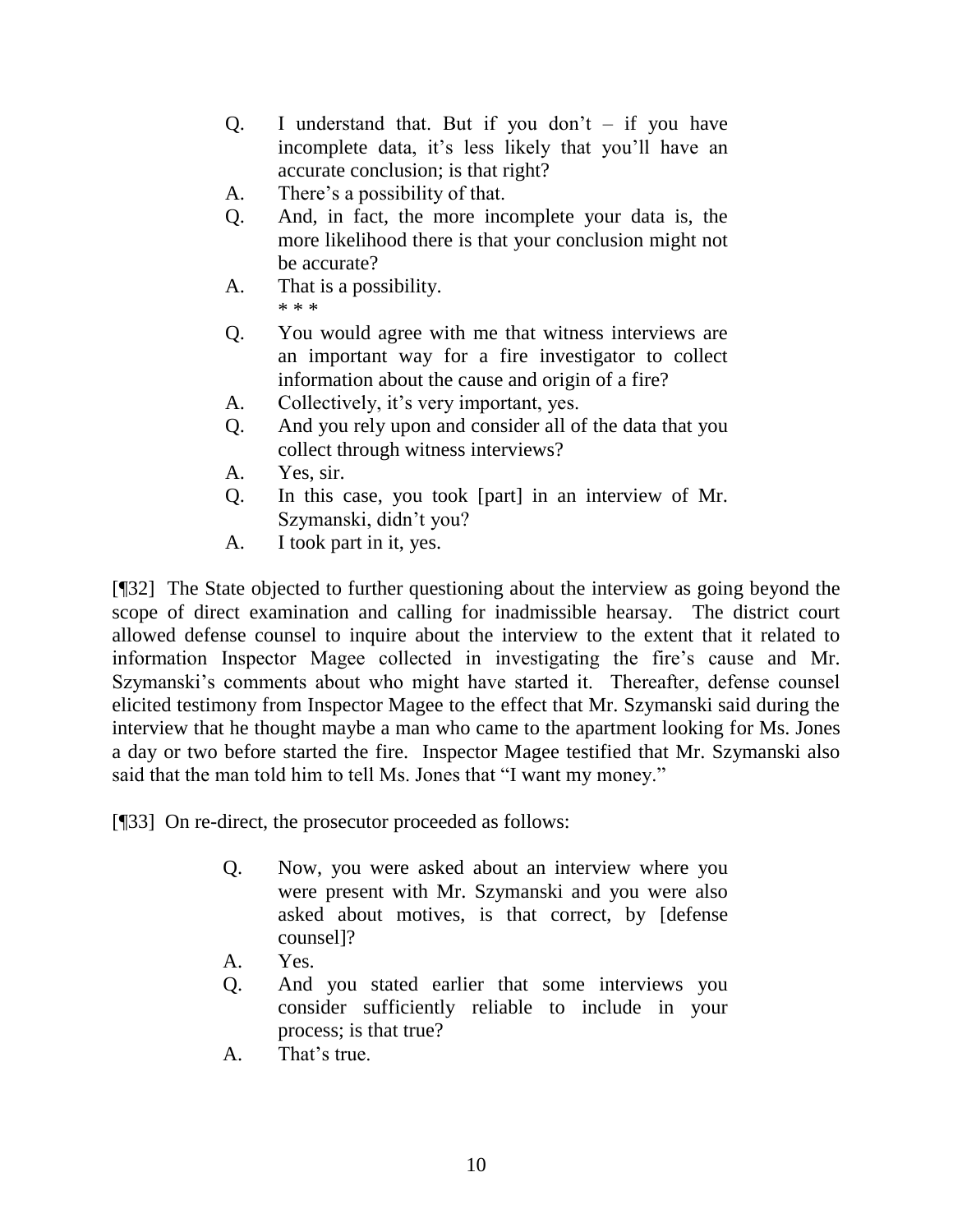- Q. Did you find Mr. Szymanski's information crediting statements to some other person reliable enough to include in your conclusions?
- A. No.

During closing argument, the prosecutor made the statement that no credible evidence of other suspects was presented.

[¶34] It is apparent from the course of the testimony that the challenged testimony arose when the prosecutor attempted to rehabilitate Inspector Magee after defense counsel questioned him concerning the importance of interviews generally and Mr. Szymanski's interview specifically. Once the defense opened that door, the prosecutor was entitled to make reasonable inquiry concerning why the witness did not include the interview in his conclusions. Under the circumstances, we conclude the prosecutor's questions were permissible and not excessive. The State simply responded to defense counsel's efforts to cast doubt on the thoroughness of the inspector's investigation. Neither the testimony nor the comment in closing argument directly commented on Mr. Szymanski's credibility but instead assisted the jury in understanding the information Inspector Magee relied upon in determining the cause of the fire. Accordingly, we reject Mr. Szymanski's claim that prosecutorial misconduct resulted from presentation of the testimony and argument.

### *b. Improper Character Evidence*

[¶35] Mr. Szymanski argues next that plain error occurred because the State presented improper character evidence against him. He cites the following testimony elicited by the prosecutor on re-direct examination of Inspector Magee:

- Q. In fact, when we talk about motives, is blame shifting by suspects unusual?
- A. That's not unusual at all.
- Q. In fact, it's quite common?
- A. Yes, it is.
- Q. And you were asked about covering up crimes as a motive?
- A. Yes.
- Q. You're trained in other motives as well; is that true?
- A. That's right.
- Q. First, crimes could also include vandalism?
- A. Yes, sir.
- Q. Crimes could include theft?
- A. Yes.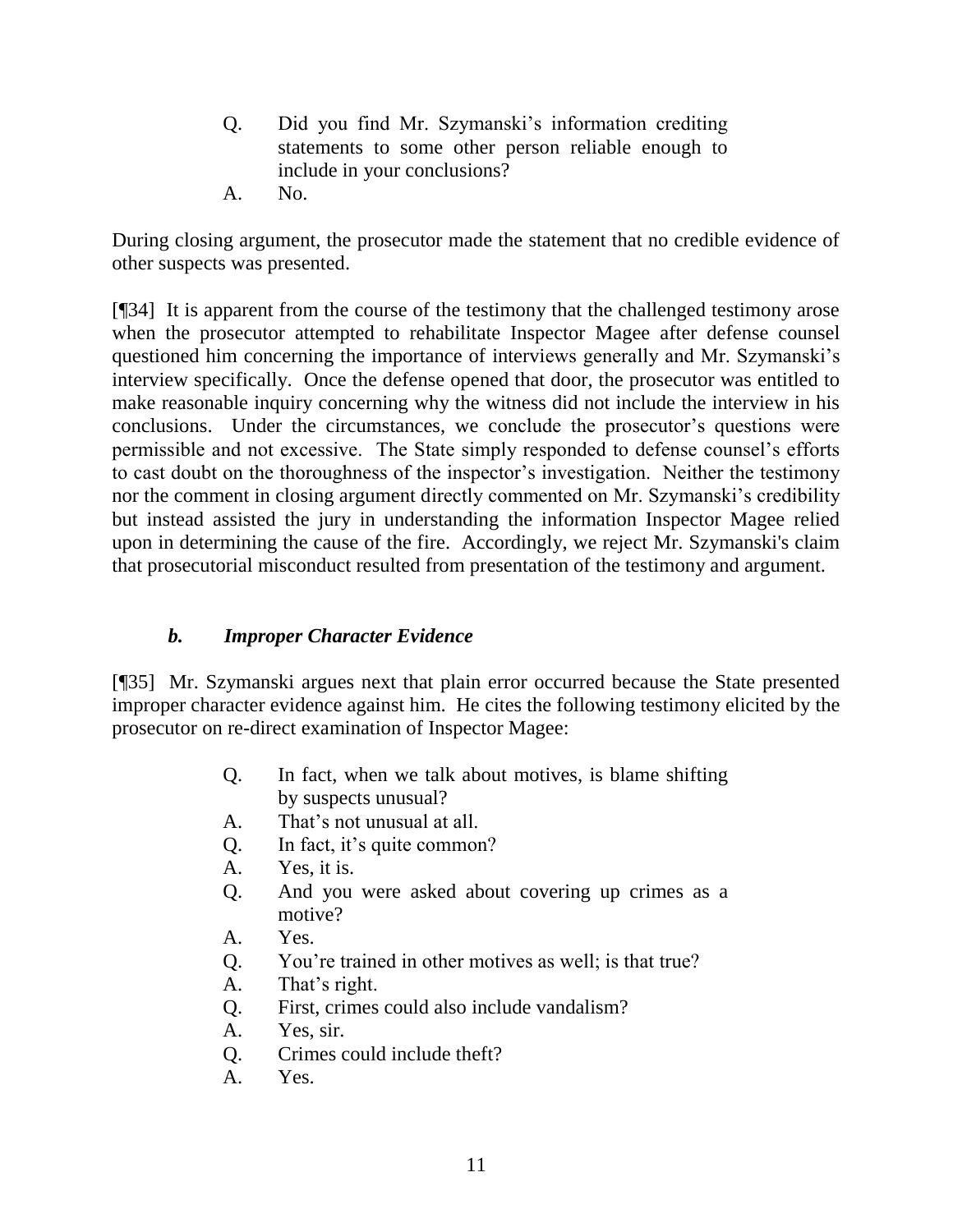- Q. In addition, is there another motive called attention seeking?
- A. Yes, there is.
- Q. Is this also referred to as the hero fire setter?
- A. The hero fire setter.
- Q. What's the goal of a hero fire setter according to your training?
- A. The goal of a hero fire setter is to seek as much attention as they can by committing an arson and then getting credit for either discovering it or extinguishing the fire or rescuing someone.
- Q. And they get attention from people they want attention from?
- A. That's right.
- Q. In addition to that, is there revenge, spite fire sets?
- A. Yes, there is.
- Q. What is a revenge spite fire set?
- A. That is common here in Casper, and that is an arson where someone gets back at someone, usually involves boyfriend/girlfriend, husband/wife, significant other. And the way they get back at them is they intentionally burn their property.

[¶36] W.R.E. 404 provides in relevant part:

(a) *Character evidence generally*.—Evidence of a person's character or a trait of his character is not admissible for the purpose of proving that he acted in conformity therewith on a particular occasion.

Mr. Szymanski argues that admission of Inspector Magee's testimony concerning the common motives of arsonists was plain error because the State presented the testimony to prove he was an arsonist who acted in conformity with those motives on the night of the fire.

[¶37] In support of his claim, he cites *Skinner v. State*, 2001 WY 102, 33 P.3d 758 (Wyo. 2001), in which this Court held that testimony concerning the general characteristics and conduct of batterers was inadmissible to show the defendant acted in conformity with those characteristics. We said:

> Although battered-woman-syndrome testimony is admissible and helpful to the jury, it must not run afoul of W.R.E.  $404(a)$  . . . . When battered-woman-syndrome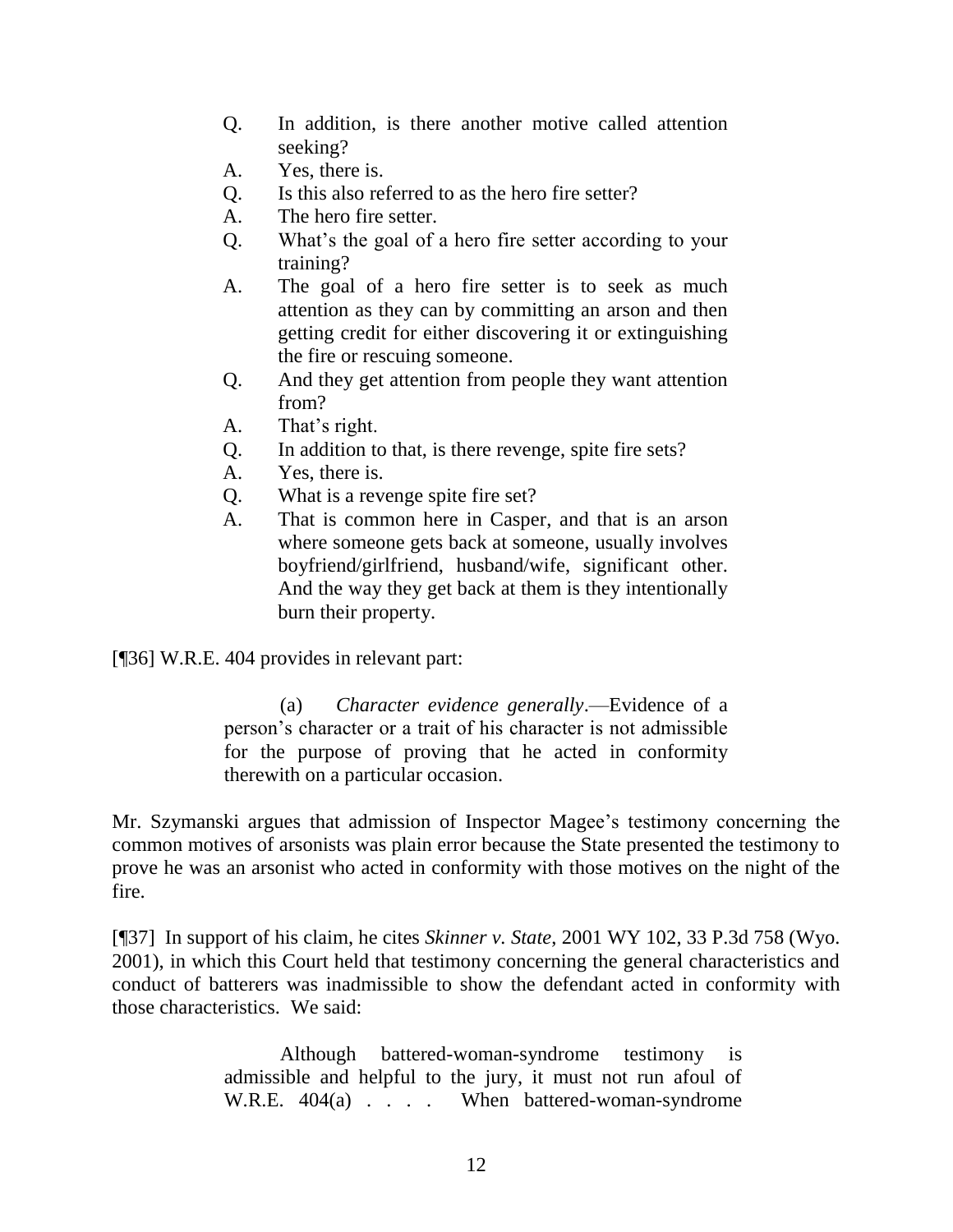testimony is raised by the state in its case-in-chief and relates to a defendant, as it did in the instant case, the "testimony 'draws close to commenting directly on what likely happened' and 'looks like character evidence after all.'" *Ryan*, 988 P.2d at 55 (quoting Christopher B. Mueller & Laird C. Kirkpatrick, 3 Federal Evidence § 637 (2d ed.1994)). Evidence concerning a defendant's involvement demands close scrutiny under the character evidence rules. *Id*. "This is so even if reference to the defendant may only be inferred from the testimony." Id.

*Skinner*, ¶ 27, 33 P.3d at 767.

 $[$ [[38] Arguably, the expert testimony concerning the patterns of arsonists is "profile" testimony" in the same sense as the challenged testimony in *Skinner*. We need not decide that issue, however, because unlike the situation in *Skinner* where the challenged testimony was raised by the state in its case-in-chief, in the present case the defense opened the door to the testimony on cross-examination. During defense counsel's crossexamination of Inspector Magee, the following exchange occurred:

- Q. Now, in your training as a fire investigator, did you learn various reasons – different categories of reasons why people might start fires?
- A. Yes.
- Q. Okay. One of the well-known reasons for an arson fire is to cover up a burglary; isn't that right?
- A. Yes, it is.
- Q. Can you explain that for us?
- A. What the perpetrator attempts to do is to take the attention off of one crime by  $-$  by arson, by putting the attention onto the arson rather than the crime. It occurs with not only burglary but with a host of crimes, murder.

[¶39] With this cross-examination, defense counsel opened the door to questions by the State on re-direct concerning other reasons that people set fires. Once the defense opened that door, the prosecutor was entitled to make reasonable inquiry concerning other motives for arson. We do not find the prosecutor's questions in that regard to be excessive. Accordingly, we reject Mr. Szymanski's claim that prosecutorial misconduct resulted from presentation of this testimony.

[¶40] In closing argument, the prosecutor made the following comments concerning the motive evidence: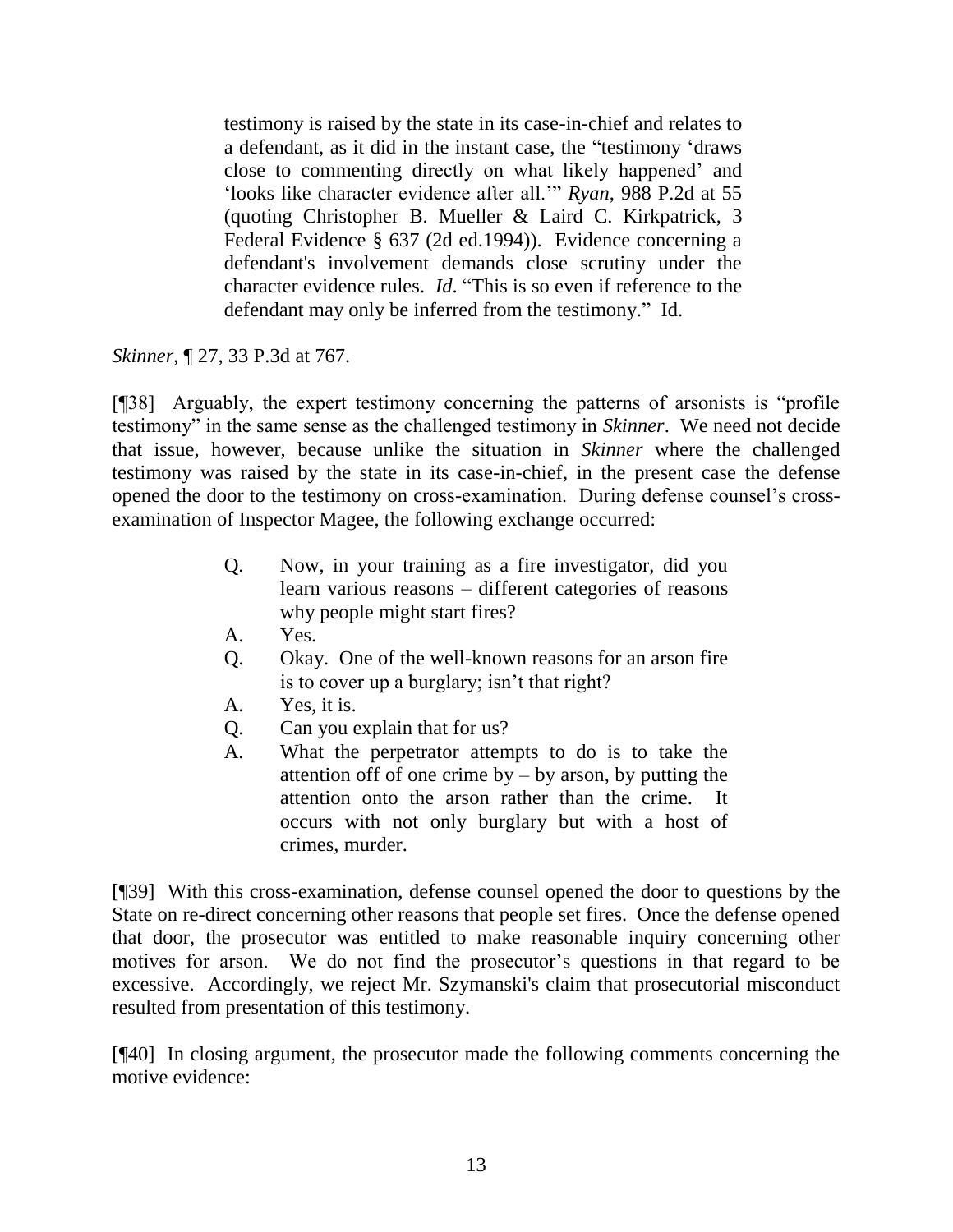When we look at motive, remember Mr. Magee's testimony. He was asked this actually by [defense counsel], Well, can't that be to cover up a crime? Sure. But there's nothing taken for a burglary. It might be to cover up vandalism. But more importantly, he talked about a couple of other motivations seen in arson cases. One is a spite/revenge. That is I'm mad at somebody, I get revenge upon them by burning their property. The second is the attention getting fire setter, the one that wants to be a hero. And these motives, of course, can exist at the same time. They don't have to be separate.

Isn't it interesting Tammy Johnson comes home, and the first thing Mr. Szymanski, the man that's been upset for weeks, according to Mr. Copple, that she isn't treating him right, isn't paying attention, and he concentrates on her. And she said playing the hero is what he was trying to do.

Given that defense counsel opened the door to Inspector Magee's testimony concerning motive, we likewise reject Mr. Szymanski's argument that these comments constituted prosecutorial misconduct.

### *c. Violation of ABA Criminal Justice Standard for Courtroom Professionalism*

[¶41] Mr. Szymanski claims next that prosecutorial misconduct occurred during the redirect examination of the State's forensic firearms and tool mark examiner, Mr. Dwight Van Horn. Mr. Van Horn was contacted by the Wyoming State Crime Lab and asked to provide an opinion as to whether marks appearing on the window and door frames of Ms. Jones' apartment matched the hammer taken from Mr. Szymanski on the night of the fire. On direct examination, he testified that the marks appeared to have been made by some type of striking instrument such as a hammer and the hammer found on Mr. Szymanski could have been the instrument. During cross-examination, defense counsel attempted to minimize the significance of Mr. Van Horn's opinion by showing that he could not identify the hammer taken from Mr. Szymanski as *the* striking instrument that made the marks and that the marks could have been made by one of numerous striking tools. Defense counsel also attempted to determine the parameters of Mr. Van Horn's expertise by asking questions about other fields related to tool mark analysis such as the examination of paint transfers. After the cross-examination of Mr. Van Horn, the prosecutor began his redirect examination as follows:

- Q. Do you perform autopsies in your lab too?
- A. No, sir.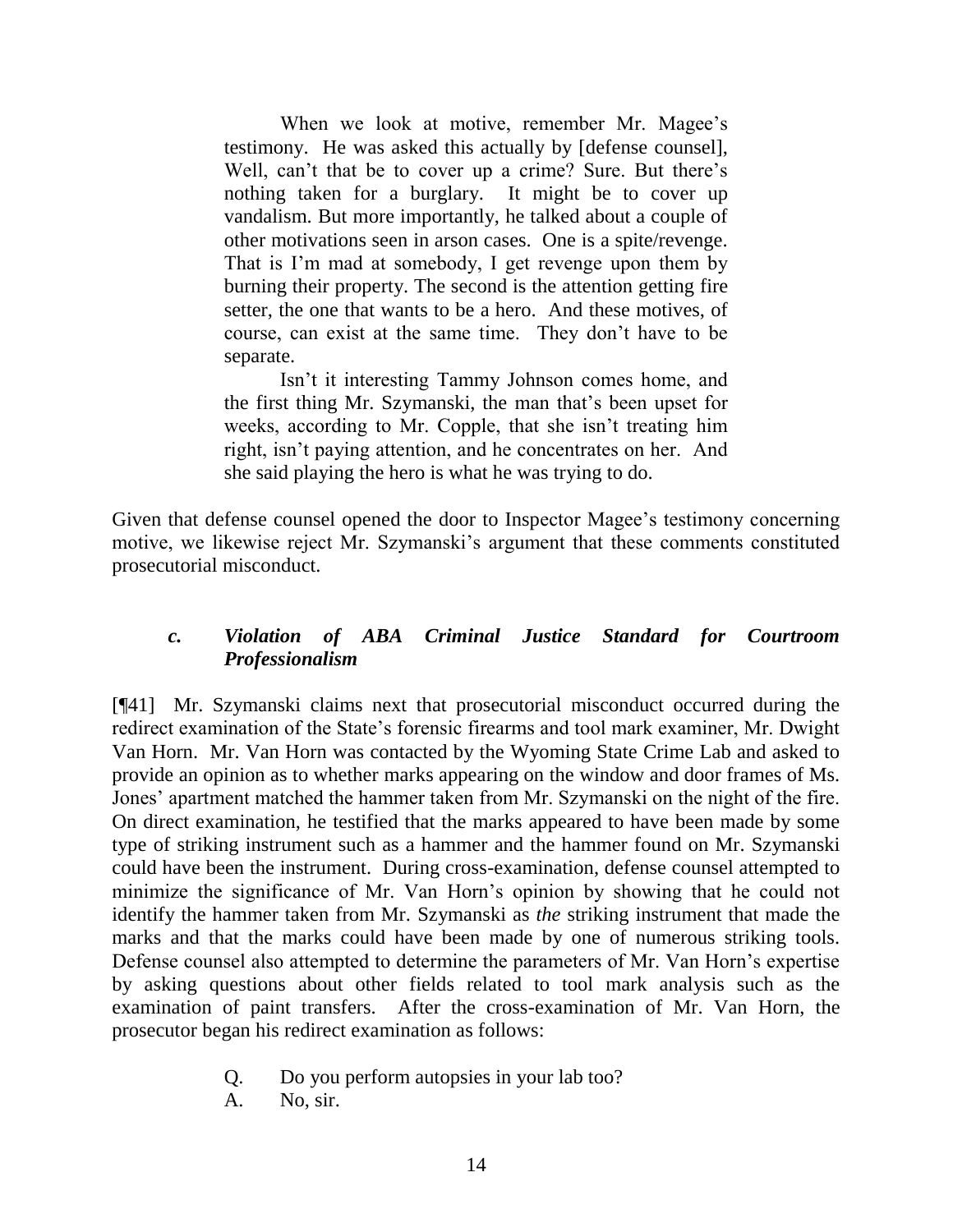Q. We've covered everything else. I thought I'd ask you about that.

Defense counsel objected to "the sarcastic comment" and asked that it be stricken. The district court sustained the objection and ordered the comment stricken. On appeal, Mr. Szymanski claims the comment violated the American Bar Association Criminal Justice Standards, Prosecution Function 3-5.2, Courtroom Professionalism, subpart (a) which states:

> As an officer of the court, the prosecutor should support the authority of the court and the dignity of the trial courtroom by strict adherence to codes of professionalism and by manifesting a professional attitude toward the judge, opposing counsel, witnesses, defendants, jurors and others in the courtroom.

[¶42] Considering this standard in the context of a prosecutor's statement that defense counsel was counting on the jurors not following the law and knew the defendant's case was not meritorious, a Colorado court of appeals found no plain error. *People v. Darbe*, 62 P.3d 1006, 1013 (Colo. App. 2002). The court stated, "Unless a prosecutor's comment is flagrant, or glaringly or tremendously improper, it is not plain error." *Id.* Similarly, the court in *People v. Saiz*, 923 P.2d 197, 207 (Colo. App. 1995), found no reversible error in a prosecutor's comments, including his clearly inappropriate statement comparing defense counsel to "an overwrought circus barker." Our review of the cases citing the Criminal Justice Standard as well as the record before us leads us to conclude that while the prosecutor's comment may have been unnecessary, it did not constitute plain error.

# *d. Misstating the Evidence in Closing Argument*

[¶43] Mr. Szymanski also claims prosecutorial misconduct occurred when the prosecutor misstated the evidence in closing argument by saying that another tenant in the apartment complex testified Mr. Szymanski had been upset "for weeks" because Ms. Johnson had not been treating him right or paying attention to him. Mr. Szymanski asserts the evidence was not that he had been upset for weeks but that he had complained frequently about Ms. Johnson's lack of attention. We conclude this distinction does not rise to the level of prosecutorial misconduct or plain error. The prosecutor's comment was not an unreasonable inference from the evidence presented.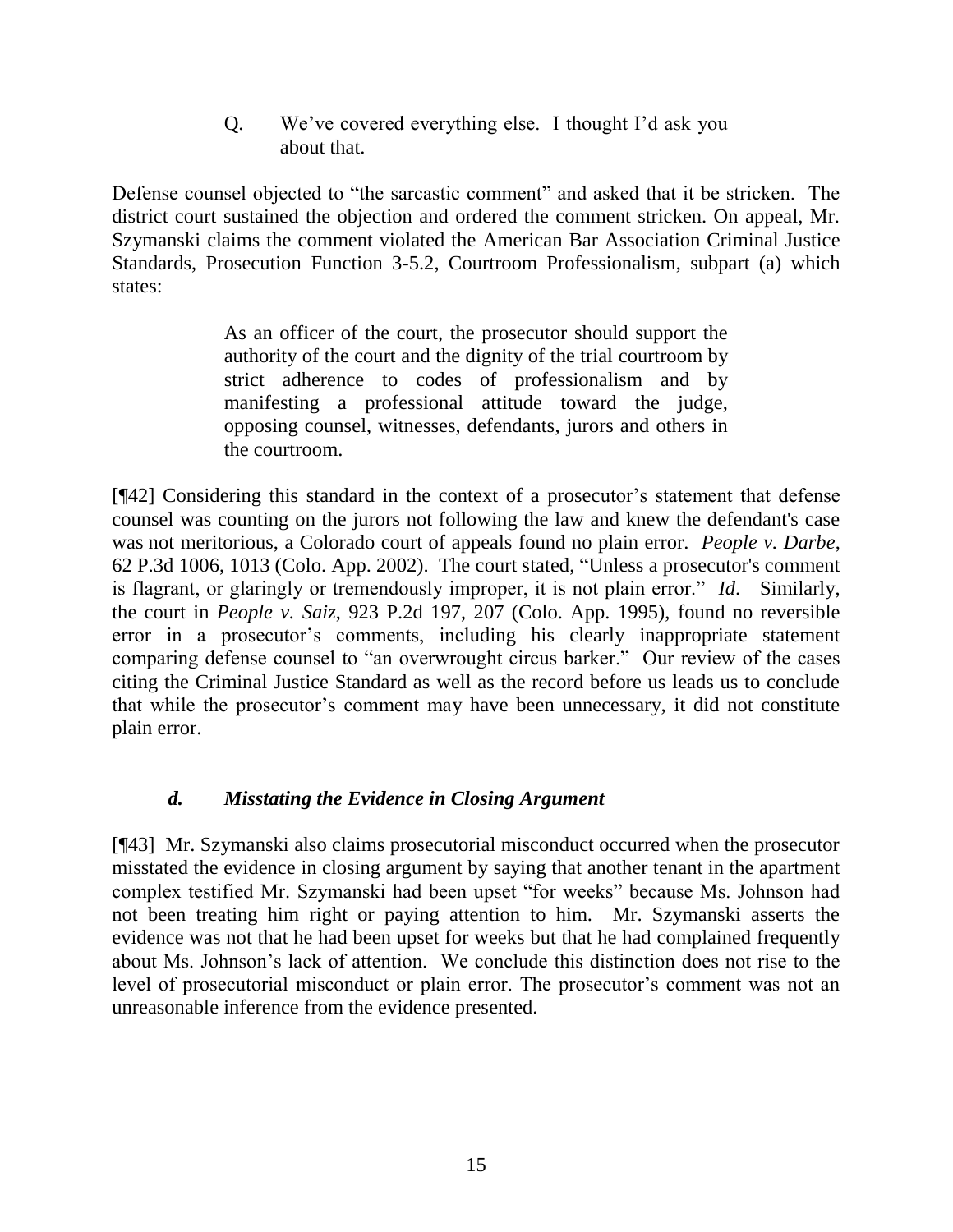#### *f. Arguing Ms. Jones' Statements for the Truth of the Matter Asserted*

[¶44] Mr. Szymanski's final claim of prosecutorial misconduct is based on the following comment by the prosecutor in closing argument: "We know the condition of the apartment because Patrick Kernan was there the day before, and Sharon Jones had talked about the state of the apartment." He contends this constitutes prosecutorial misconduct because Ms. Jones' statements concerning the condition of her apartment were not admitted for their truth but for the limited purpose of describing Inspector Magee's investigation.

[¶45] We consider the challenged statement in the context of the entire closing argument and in the context of the entire trial. *Phillips v. State*, 2007 WY 25, ¶ 9, 151 P.3d 1131, 1134 (Wyo. 2007). As we discussed in Mr. Szymanski's first issue, Ms. Jones' statements were admitted for the limited purpose of describing Inspector Magee's investigation. After his testimony, the jury was instructed the statements were not admitted for their truth. Therefore, it was improper for the prosecutor to suggest to the jury during closing argument that Ms. Jones' statements proved the condition of her apartment before the fire. However, in the context of the entire trial we do not find that Mr. Szymanski was prejudiced by the improper argument.

[¶46] As the prosecutor told the jury, Patrick Kernan, the director of operations for the Casper Housing Authority, also testified concerning the condition of the apartment, which he had inspected the day before the fire. He testified that he did not recall piles of clothes or other items on the floor of the apartment and that nothing obstructed his ability to walk around the apartment. He testified the apartment was not cluttered and there were no piles of debris in the kitchen when he inspected it the day before the fire. Given Mr. Kernan's testimony, there was evidence, other than Ms. Jones' statements, from which the prosecutor could properly argue the condition of the apartment prior to the fire. In the context of the entire argument and the record, the fact that the prosecutor also mentioned Ms. Jones' statements as proving that the apartment was debris-free did not result in material prejudice.

#### **CONCLUSION**

[¶47] Addressing Mr. Szymanski's claim that he was denied his right of confrontation, we conclude the statements Ms. Jones made during the investigative interview were not admitted for their truth, and did not implicate Mr. Szymanski. Therefore, their admission did not violate the confrontation clause and the district court did not abuse its discretion in admitting the testimony. With regard to Mr. Szymanski's claims of prosecutorial misconduct, we hold that no such misconduct occurred except that the State improperly argued Ms. Jones' statements for their truth contrary to the limited purpose for which